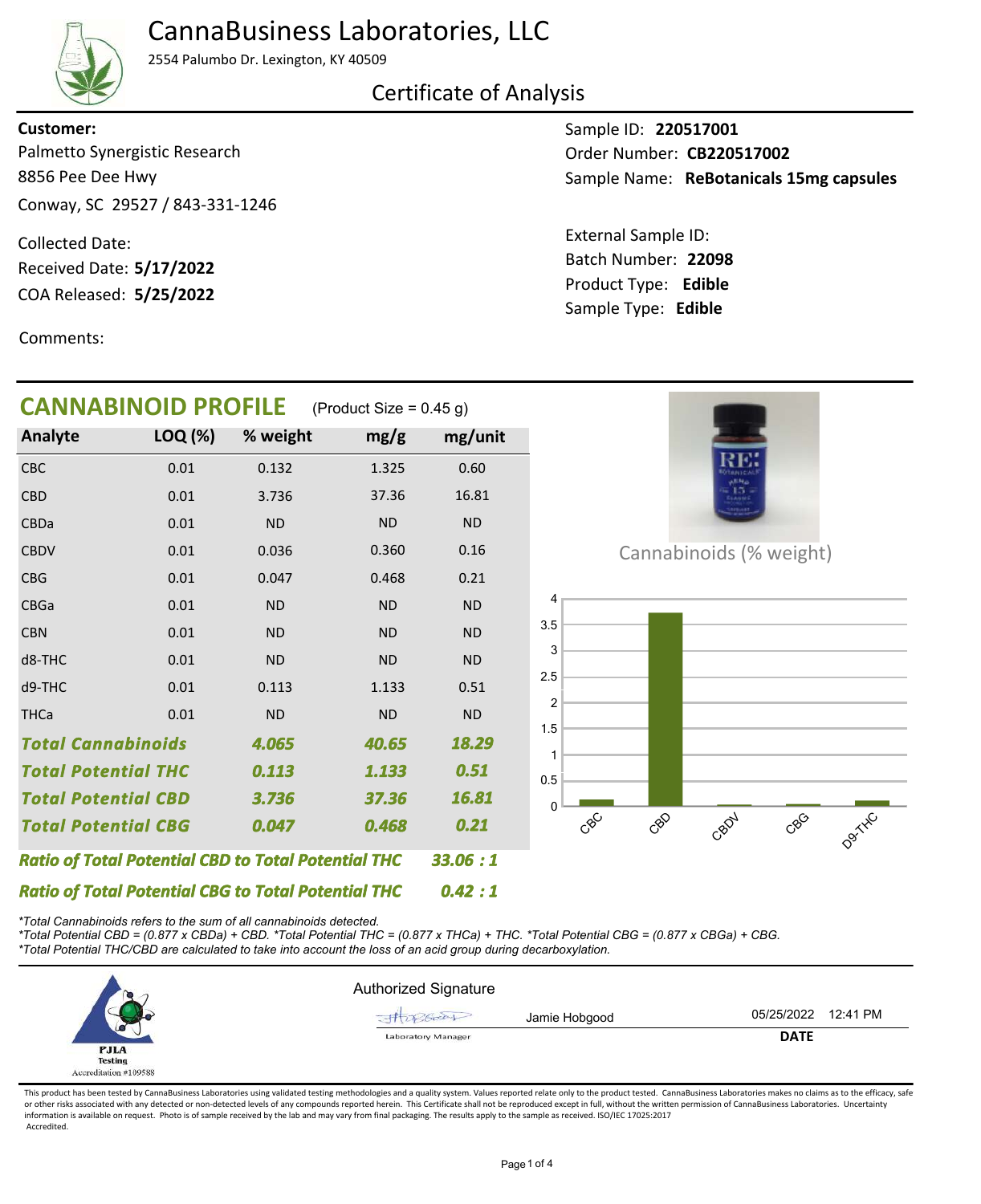



## **Certificate of Analysis**

| Sample ID:          | 220517           |
|---------------------|------------------|
| <b>Sample Name:</b> | ReBota           |
| Sample Type:        | <b>Eatitslel</b> |

anicals 15mg es

220517001

8856 Pee Dee Hwy Palmetto Synergistic Research Conway, SC 29527 /



|                   |                       | <b>Sample Name:</b>                         |
|-------------------|-----------------------|---------------------------------------------|
|                   |                       |                                             |
| Pesticide         | Moisture Content      | Sample ID:<br><b>Product Type:</b>          |
| Potency           | <b>Water Activity</b> | Sample Type:<br><b>Collected Date</b>       |
| <b>Mycotoxins</b> | <b>Heavy Metals</b>   | <b>Received Date</b>                        |
| Microbial Screen  | Residual Solvents     | <b>Batch Number</b><br><b>Batch Size:</b>   |
| Terpenoids        |                       | <b>Sample Size:</b><br><b>COA</b> released: |
|                   |                       | <b>Overall Batch Results</b>                |

| Sample Name:<br>Sample ID: | ReBotanicals 15mg<br>capsules<br>220517001 |          |
|----------------------------|--------------------------------------------|----------|
|                            |                                            |          |
| <b>Product Type:</b>       | Edible                                     |          |
| Sample Type:               | Fdible                                     |          |
| <b>Collected Date:</b>     |                                            |          |
| Received Date:             | 05/17/2022                                 |          |
| Batch Number:              | 22098                                      |          |
| <b>Batch Size:</b>         |                                            |          |
| <b>Sample Size:</b>        |                                            |          |
| COA released:              | 05/25/2022                                 | 12:41 PM |

| Potency (mg/g)                     |                  |                     |               |                           |           |                           |
|------------------------------------|------------------|---------------------|---------------|---------------------------|-----------|---------------------------|
| Date Tested: 05/18/2022            |                  |                     |               | Method: CB-SOP-028        |           |                           |
| Instrument:                        |                  |                     |               |                           |           |                           |
| 0.113%                             | 3.736 %          |                     |               | 4.065 %                   |           | $40.65$ mg/g              |
| <b>Total THC</b>                   | <b>Total CBD</b> |                     |               | <b>Total Cannabinoids</b> |           | <b>Total Cannabinoids</b> |
| Analyte                            |                  | <b>Result Units</b> |               | LOQ                       | Result    | <b>Units</b>              |
| CBC (Cannabichromene)              |                  | 0.132               | $\%$          | 0.010                     | 1.325     | mg/g                      |
| CBD (Cannabidiol)                  |                  | 3.736               | %             | 0.010                     | 37.36     | mg/g                      |
| CBDa (Cannabidiolic Acid)          |                  | ND.                 | $\%$          | 0.010                     | ND.       | mg/g                      |
| CBDV (Cannabidivarin)              |                  | 0.036               | %             | 0.010                     | 0.360     | mg/g                      |
| CBG (Cannabigerol)                 |                  | 0.047               | %             | 0.010                     | 0.468     | mg/g                      |
| CBGa (Cannabigerolic Acid)         |                  | <b>ND</b>           | $\frac{0}{0}$ | 0.010                     | <b>ND</b> | mg/g                      |
| CBN (Cannabinol)                   |                  | ND.                 | %             | 0.010                     | ND        | mg/g                      |
| D8-THC (D8-Tetrahydrocannabinol)   |                  | <b>ND</b>           | $\frac{0}{0}$ | 0.010                     | <b>ND</b> | mg/g                      |
| D9-THC (D9-Tetrahydrocannabinol)   |                  | 0.113               | $\%$          | 0.010                     | 1.133     | mg/g                      |
| THCa (Tetrahydrocannabinolic Acid) |                  | <b>ND</b>           | $\frac{0}{0}$ | 0.010                     | <b>ND</b> | mg/g                      |

| <b>Terpenoids</b>             |                                                                                                              |      |                    |                                                      |               |
|-------------------------------|--------------------------------------------------------------------------------------------------------------|------|--------------------|------------------------------------------------------|---------------|
| Date Tested: 05/23/2022       |                                                                                                              |      | Method: CB-SOP-026 |                                                      |               |
| Instrument:                   |                                                                                                              |      |                    |                                                      |               |
| Analyte                       | Result                                                                                                       | Unit | LOQ                | <b>Result</b>                                        | Unit          |
| alpha-Bisabolol               | <loq< td=""><td>mg/g</td><td>0.100</td><td><math>&lt;</math>LOO</td><td><math>\frac{0}{0}</math></td></loq<> | mg/g | 0.100              | $<$ LOO                                              | $\frac{0}{0}$ |
| alpha-humulene                | $<$ LOQ                                                                                                      | mg/g | 0.100              | $<$ LOQ                                              | $\frac{0}{0}$ |
| alpha-pinene                  | <loq< td=""><td>mg/g</td><td>0.100</td><td><loq< td=""><td><math>\frac{0}{0}</math></td></loq<></td></loq<>  | mg/g | 0.100              | <loq< td=""><td><math>\frac{0}{0}</math></td></loq<> | $\frac{0}{0}$ |
| alpha-terpinene               | $<$ LOQ                                                                                                      | mg/g | 0.100              | $<$ LOQ                                              | %             |
| beta-caryophyllene            | 0.203                                                                                                        | mg/g | 0.100              | 0.0203                                               | $\frac{0}{0}$ |
| Beta-myrcene                  | $<$ LOQ                                                                                                      | mg/g | 0.100              | $<$ LOQ                                              | %             |
| Beta-pinene                   | <loq< td=""><td>mg/g</td><td>0.100</td><td><math>&lt;</math>LOQ</td><td>%</td></loq<>                        | mg/g | 0.100              | $<$ LOQ                                              | %             |
| cis-Nerolidol                 | $<$ LOQ                                                                                                      | mg/g | 0.100              | $<$ LOQ                                              | %             |
| Camphene                      | <loq< td=""><td>mg/g</td><td>0.100</td><td><loq< td=""><td><math>\frac{0}{0}</math></td></loq<></td></loq<>  | mg/g | 0.100              | <loq< td=""><td><math>\frac{0}{0}</math></td></loq<> | $\frac{0}{0}$ |
| d-Limonene                    | $<$ LOQ                                                                                                      | mg/g | 0.100              | $<$ LOQ                                              | %             |
| delta-3-Carene                | <loq< td=""><td>mg/g</td><td>0.100</td><td><math>&lt;</math>LOQ</td><td><math>\frac{0}{0}</math></td></loq<> | mg/g | 0.100              | $<$ LOQ                                              | $\frac{0}{0}$ |
| Eucalyptol                    | $<$ LOQ                                                                                                      | mg/g | 0.100              | $<$ LOQ                                              | $\frac{0}{0}$ |
| gamma-Terpinene               | <loq< td=""><td>mg/g</td><td>0.100</td><td><math>&lt;</math>LOQ</td><td>%</td></loq<>                        | mg/g | 0.100              | $<$ LOQ                                              | %             |
| Geraniol                      | $<$ LOQ                                                                                                      | mg/g | 0.100              | $<$ LOQ                                              | %             |
| Guaiol                        | <loq< td=""><td>mg/g</td><td>0.100</td><td><loq< td=""><td><math>\frac{0}{0}</math></td></loq<></td></loq<>  | mg/g | 0.100              | <loq< td=""><td><math>\frac{0}{0}</math></td></loq<> | $\frac{0}{0}$ |
| Isopulegol                    | $<$ LOQ                                                                                                      | mg/g | 0.100              | $<$ LOQ                                              | %             |
| Linalool                      | <loq< td=""><td>mg/g</td><td>0.100</td><td><loq< td=""><td><math>\frac{0}{0}</math></td></loq<></td></loq<>  | mg/g | 0.100              | <loq< td=""><td><math>\frac{0}{0}</math></td></loq<> | $\frac{0}{0}$ |
| Ocimene (mixture of isomers)  | $<$ LOQ                                                                                                      | mg/g | 0.100              | $<$ LOQ                                              | $\%$          |
| p-Isopropyltoluene (p-Cymene) | <loq< td=""><td>mg/g</td><td>0.100</td><td><math>&lt;</math>LOQ</td><td><math>\frac{0}{0}</math></td></loq<> | mg/g | 0.100              | $<$ LOQ                                              | $\frac{0}{0}$ |
| trans-beta-Ocimene            | $<$ LOQ                                                                                                      | mg/g | 0.100              | $<$ LOQ                                              | %             |
| trans-Nerolidol               | <loq< td=""><td>mg/g</td><td>0.100</td><td><math>&lt;</math>LOQ</td><td><math>\frac{0}{0}</math></td></loq<> | mg/g | 0.100              | $<$ LOQ                                              | $\frac{0}{0}$ |
| Terpinolene                   | $<$ LOQ                                                                                                      | mg/g | 0.100              | $<$ LOQ                                              | %             |
|                               |                                                                                                              |      |                    |                                                      |               |

| tıcıd<br>s<br>e<br>14<br>۰ |
|----------------------------|
|                            |

| resuciues               |                     |             |        |                     |                     |       |        |
|-------------------------|---------------------|-------------|--------|---------------------|---------------------|-------|--------|
| Date Tested: 05/24/2022 | Method: CB-SOP-025  | Instrument: |        |                     |                     |       |        |
| Analyte                 | <b>Result Units</b> | LOQ.        | Result | Analyte             | <b>Result Units</b> | LOQ   | Result |
| Acephate                | ND ppm              | 0.010       |        | Acetamiprid         | ND<br>ppm           | 0.010 |        |
| Aldicarb                | ND ppm              | 0.010       |        | Azoxystrobin        | <b>ND</b><br>ppm    | 0.010 |        |
| Bifenazate              | ND ppm              | 0.010       |        | <b>Bifenthrin</b>   | NT<br>ppm           | 0.100 |        |
| <b>Boscalid</b>         | ND ppm              | 0.010       |        | Carbaryl            | ND<br>ppm           | 0.010 |        |
| Carbofuran              | ND ppm              | 0.010       |        | Chlorantraniliprole | ND<br>ppm           | 0.010 |        |
| Chlorpyrifos            | ND ppm              | 0.010       |        | Clofentezine        | <b>ND</b><br>ppm    | 0.010 |        |
| Coumaphos               | ND ppm              | 0.010       |        | Daminozide          | ND.<br>ppm          | 0.010 |        |
| Diazinon                | ND ppm              | 0.010       |        | <b>Dichlorvos</b>   | ND<br>ppm           | 0.100 |        |
| Dimethoate              | ND ppm              | 0.010       |        | Etofenprox          | ND.<br>ppm          | 0.010 |        |
| Etoxazole               | ND ppm              | 0.010       |        | Fenhexamid          | ND<br>ppm           | 0.010 |        |
| Fenoxycarb              | ND ppm              | 0.010       |        | Fenpyroximate       | ND.<br>ppm          | 0.010 |        |
| Fipronil                | ND ppm              | 0.010       |        | Flonicamid          | ND.<br>ppm          | 0.100 |        |
|                         |                     |             |        |                     |                     |       |        |

NT = Not tested, ND = Not detected; LOQ = Limit of Quantitation; <LOQ = Detected; >ULOL = Above upper limit of linearity; CFU/g = Colony forming units per 1 gram; TNTC = Too numerous to count

CannaBusiness Laboratories

License # P-0059: (859)-514- 6999 https://www.cannabusinesslabs.us

This product has been tested by CannaBusiness Laboratories using validated testing methodologies and a quality system. Values reported relate only to the product tested. CannaBusiness Laboratories makes no claims as to the safety, or other risks associated with any detected or non-detected levels of any compounds reported herein. This Certificate shall not be reproduced except in full, without the written permission of CannaBusiness Laborato Uncertainty information is available on request. Photo is of sample received by the lab and may vary from final packaging. The results apply to the sample as received. ISO/IEC 17025:2017 Accredited.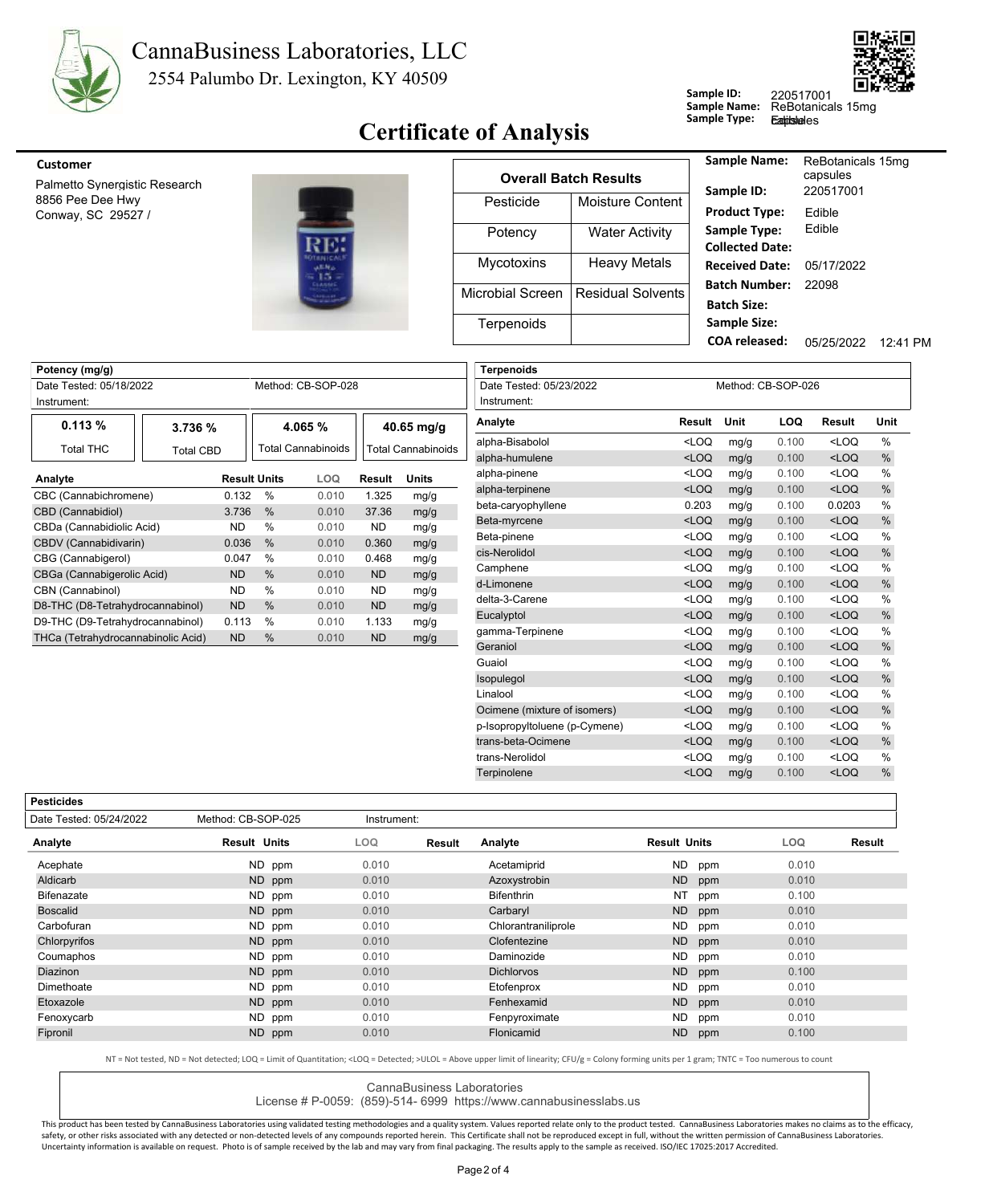



**Sample ID: Sample Name:**

220517001 <br>ReBotanicals 15mg **Eatitsle**les

## **Certificate of Analysis** Sample Type:

| Date Tested: 05/24/2022                                | Method: CB-SOP-025                                                                                                                                                                      | Instrument: |        |                     |                                                                             |        |            |               |
|--------------------------------------------------------|-----------------------------------------------------------------------------------------------------------------------------------------------------------------------------------------|-------------|--------|---------------------|-----------------------------------------------------------------------------|--------|------------|---------------|
| Analyte                                                | <b>Result Units</b>                                                                                                                                                                     | LOQ         | Result | Analyte             | <b>Result Units</b>                                                         |        | LOQ        | Result        |
| Fludioxonil                                            | ND ppm                                                                                                                                                                                  | 0.010       |        | Hexythiazox         | ND.                                                                         | ppm    | 0.010      |               |
| Imazalil                                               | ND ppm                                                                                                                                                                                  | 0.010       |        | Imidacloprid        | <b>ND</b>                                                                   | ppm    | 0.010      |               |
| Malathion                                              | ND.<br>ppm                                                                                                                                                                              | 0.010       |        | Metalaxyl           | NT                                                                          | ppm    | 0.010      |               |
| Methiocarb                                             | ND<br>ppm                                                                                                                                                                               | 0.010       |        | Methomyl            | <b>ND</b>                                                                   | ppm    | 0.010      |               |
| Myclobutanil                                           | <b>ND</b><br>ppm                                                                                                                                                                        | 0.010       |        | Naled               | <b>ND</b>                                                                   | ppm    | 0.010      |               |
| Oxamyl                                                 | <b>ND</b><br>ppm                                                                                                                                                                        | 0.010       |        | Paclobutrazol       | <b>ND</b>                                                                   | ppm    | 0.010      |               |
| Phosmet                                                | <b>ND</b><br>ppm                                                                                                                                                                        | 0.010       |        | Prallethrin         | <b>ND</b>                                                                   | ppm    | 0.010      |               |
| Propiconazole                                          | ND ppm                                                                                                                                                                                  | 0.010       |        | Propoxur            | <b>ND</b>                                                                   | ppm    | 0.010      |               |
| Pyrethrin I                                            | ND.<br>ppm                                                                                                                                                                              | 0.010       |        | Pyrethrin II        | <b>ND</b>                                                                   | ppm    | 0.010      |               |
| Pyridaben                                              | ND ppm                                                                                                                                                                                  | 0.010       |        | Spinetoram          | <b>ND</b>                                                                   | ppm    | 0.010      |               |
| Spiromesifen                                           | <b>ND</b><br>ppm                                                                                                                                                                        | 0.010       |        | Spirotetramat       | <b>ND</b>                                                                   | ppm    | 0.010      |               |
| Tebuconazole                                           | <b>ND</b><br>ppm                                                                                                                                                                        | 0.010       |        | Thiacloprid         | <b>ND</b>                                                                   | ppm    | 0.010      |               |
| Thiamethoxam                                           | <b>ND</b><br>ppm                                                                                                                                                                        | 0.010       |        | Trifloxystrobin     | <b>ND</b>                                                                   | ppm    | 0.010      |               |
| Ethoprophos                                            | ND<br>ppm                                                                                                                                                                               | 0.010       |        | Kresoxym-methyl     | <b>ND</b>                                                                   | ppm    | 0.010      |               |
| Permethrins                                            | <b>ND</b><br>ppm                                                                                                                                                                        | 0.010       |        | Piperonyl Butoxide  | NT                                                                          | ppm    | 0.010      |               |
| Spinosyn A                                             | <b>ND</b><br>ppm                                                                                                                                                                        | 0.010       |        | Spiroxamine-1       | <b>ND</b>                                                                   | ppm    | 0.010      |               |
| AbamectinB1a                                           | ND ppm                                                                                                                                                                                  | 0.010       |        | Spinosyn D          | ND                                                                          | ppm    | 0.010      |               |
|                                                        |                                                                                                                                                                                         |             |        |                     |                                                                             |        |            |               |
| <b>Mycotoxins</b>                                      |                                                                                                                                                                                         |             |        |                     |                                                                             |        |            |               |
| Date Tested: 05/24/2022                                | Method: CB-SOP-025                                                                                                                                                                      | Instrument: |        |                     |                                                                             |        |            |               |
| Analyte                                                | <b>Result Units</b>                                                                                                                                                                     | LOQ         | Result | Analyte             | <b>Result Units</b>                                                         |        | LOQ        | <b>Result</b> |
| Ochratoxin A                                           | ND<br>ppm                                                                                                                                                                               | 0.010       |        | <b>Aflatoxin B1</b> | <b>ND</b>                                                                   | ppm    | 0.010      |               |
| Aflatoxin G2                                           | ND ppm                                                                                                                                                                                  | 0.010       |        | Aflatoxin B2        | ND.                                                                         | ppm    | 0.010      |               |
| Aflatoxin G1                                           | ND ppm                                                                                                                                                                                  | 0.010       |        |                     |                                                                             |        |            |               |
| <b>Metals</b>                                          |                                                                                                                                                                                         |             |        |                     |                                                                             |        |            |               |
| Date Tested: 05/24/2022                                | Method: CB-SOP-027                                                                                                                                                                      | Instrument: |        |                     |                                                                             |        |            |               |
| Analyte                                                | <b>Result Units</b>                                                                                                                                                                     | LOQ         | Result | Analyte             | <b>Result Units</b>                                                         |        | LOQ        | Result        |
| Arsenic                                                | <loq ppm<="" td=""><td>0.500</td><td></td><td>Cadmium</td><td><loq< td=""><td>ppm</td><td>0.500</td><td></td></loq<></td></loq>                                                         | 0.500       |        | Cadmium             | <loq< td=""><td>ppm</td><td>0.500</td><td></td></loq<>                      | ppm    | 0.500      |               |
| Lead                                                   | <loq ppm<="" td=""><td>0.500</td><td></td><td>Mercury</td><td><loq ppm<="" td=""><td></td><td>3.000</td><td></td></loq></td></loq>                                                      | 0.500       |        | Mercury             | <loq ppm<="" td=""><td></td><td>3.000</td><td></td></loq>                   |        | 3.000      |               |
|                                                        |                                                                                                                                                                                         |             |        |                     |                                                                             |        |            |               |
|                                                        |                                                                                                                                                                                         |             |        |                     |                                                                             |        |            |               |
|                                                        |                                                                                                                                                                                         |             |        |                     |                                                                             |        |            |               |
|                                                        | Method:                                                                                                                                                                                 | Instrument: |        |                     |                                                                             |        |            |               |
| <b>Microbial</b><br>Date Tested: 05/25/2022<br>Analyte | <b>Result Units</b>                                                                                                                                                                     | LOQ         | Result | Analyte             | <b>Result Units</b>                                                         |        | LOQ        | Result        |
| STEC (E. coli)                                         | Negative                                                                                                                                                                                |             |        | Salmonella          | Negative                                                                    |        |            |               |
| L. monocytogenes                                       | Negative                                                                                                                                                                                |             |        | Yeast/Mold (qPCR)   |                                                                             | 0 CFUs |            |               |
| Residual Solvent                                       |                                                                                                                                                                                         |             |        |                     |                                                                             |        |            |               |
| Date Tested: 05/24/2022                                | Method: CB-SOP-032                                                                                                                                                                      | Instrument: |        |                     |                                                                             |        |            |               |
|                                                        | <b>Result Units</b>                                                                                                                                                                     | <b>LOQ</b>  | Result | Analyte             | <b>Result Units</b>                                                         |        | <b>LOQ</b> |               |
|                                                        | <loq ppm<="" td=""><td>29</td><td></td><td>2-Butanol</td><td><loq ppm<="" td=""><td></td><td>175</td><td>Result</td></loq></td></loq>                                                   | 29          |        | 2-Butanol           | <loq ppm<="" td=""><td></td><td>175</td><td>Result</td></loq>               |        | 175        | Result        |
|                                                        | <loq ppm<="" td=""><td>24</td><td></td><td>2-Methylpentane</td><td><loq ppm<="" td=""><td></td><td>87</td><td></td></loq></td></loq>                                                    | 24          |        | 2-Methylpentane     | <loq ppm<="" td=""><td></td><td>87</td><td></td></loq>                      |        | 87         |               |
| 3-Methylpentane                                        | <loq ppm<="" td=""><td>87</td><td></td><td>2-Propanol</td><td><loq ppm<="" td=""><td></td><td>350</td><td></td></loq></td></loq>                                                        | 87          |        | 2-Propanol          | <loq ppm<="" td=""><td></td><td>350</td><td></td></loq>                     |        | 350        |               |
| 1-4 Dioxane<br>Cyclohexane                             | <loq ppm<="" td=""><td>146</td><td></td><td>Ether</td><td><loq ppm<="" td=""><td></td><td>350</td><td></td></loq></td></loq>                                                            | 146         |        | Ether               | <loq ppm<="" td=""><td></td><td>350</td><td></td></loq>                     |        | 350        |               |
| Ethylbenzene                                           | <loq ppm<="" td=""><td>81</td><td></td><td>Acetone</td><td><loq ppm<="" td=""><td></td><td>350</td><td></td></loq></td></loq>                                                           | 81          |        | Acetone             | <loq ppm<="" td=""><td></td><td>350</td><td></td></loq>                     |        | 350        |               |
| 2-Ethoxyethanol<br><b>Isopropyl Acetate</b>            | <loq ppm<="" td=""><td>175</td><td></td><td>Methylbutane</td><td><loq ppm<="" td=""><td></td><td>350</td><td></td></loq></td></loq>                                                     | 175         |        | Methylbutane        | <loq ppm<="" td=""><td></td><td>350</td><td></td></loq>                     |        | 350        |               |
| Analyte                                                |                                                                                                                                                                                         |             |        | n-Hexane            |                                                                             |        | 87         |               |
| n-Heptane<br>n-Pentane                                 | <loq ppm<br=""><loq ppm<="" td=""><td>350<br/>350</td><td></td><td>Tetrahydrofuran</td><td><loq ppm<br=""><loq ppm<="" td=""><td></td><td>54</td><td></td></loq></loq></td></loq></loq> | 350<br>350  |        | Tetrahydrofuran     | <loq ppm<br=""><loq ppm<="" td=""><td></td><td>54</td><td></td></loq></loq> |        | 54         |               |

CannaBusiness Laboratories

License # P-0059: (859)-514- 6999 https://www.cannabusinesslabs.us

This product has been tested by CannaBusiness Laboratories using validated testing methodologies and a quality system. Values reported relate only to the product tested. CannaBusiness Laboratories makes no claims as to the safety, or other risks associated with any detected or non-detected levels of any compounds reported herein. This Certificate shall not be reproduced except in full, without the written permission of CannaBusiness Laborato Uncertainty information is available on request. Photo is of sample received by the lab and may vary from final packaging. The results apply to the sample as received. ISO/IEC 17025:2017 Accredited.